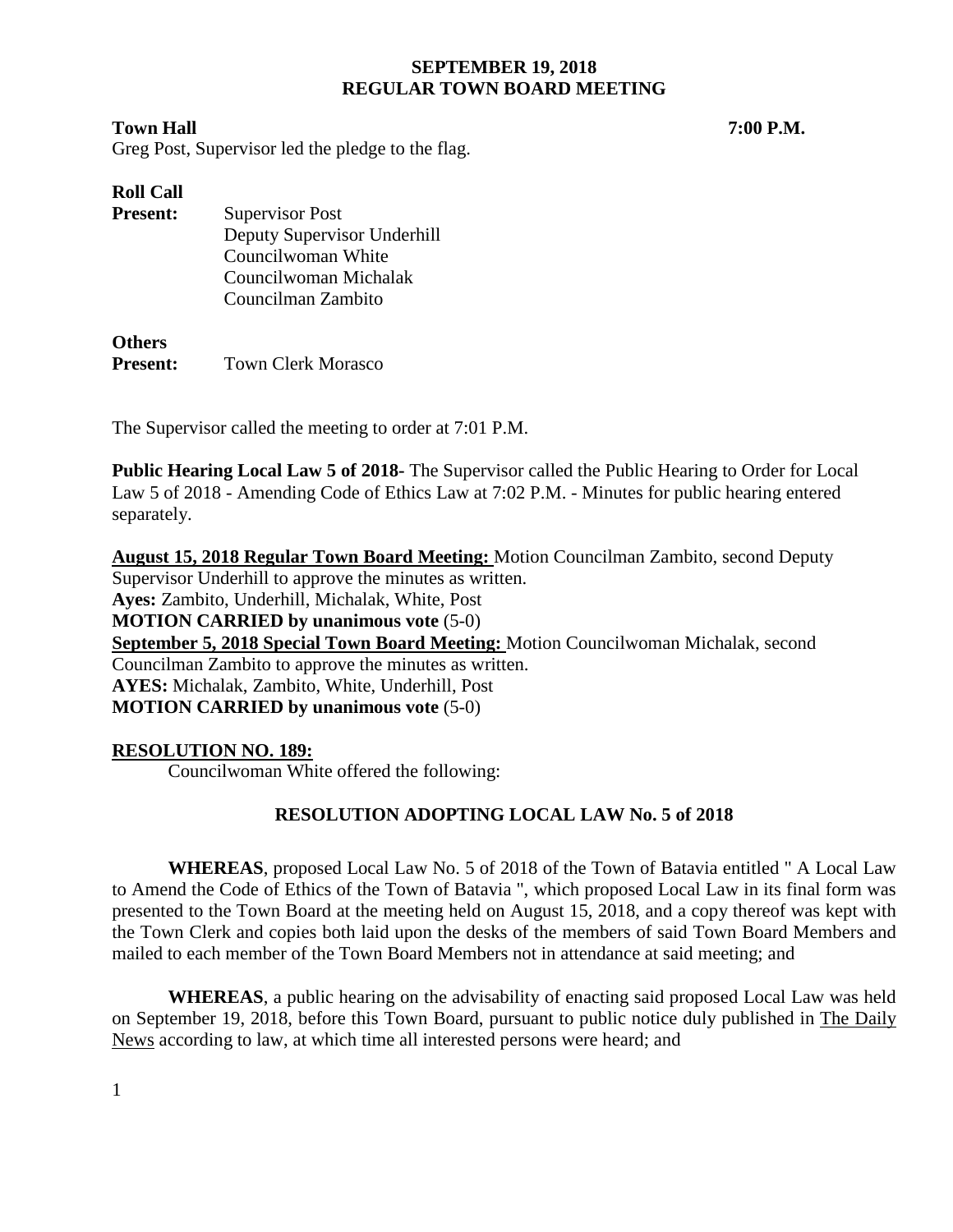**WHEREAS**, the Town Board of the Town of Batavia, New York is of the opinion that adoption of said proposed Local Law No. 5 of 2018 is in the best interest of the Town of Batavia, New York.

#### **NOW, THEREFORE, BE IT**

**RESOLVED**, by the Town Board of the Town of Batavia, New York that said proposed Local Law No. 5 of 2018 entitled "A Local Law to Amend the Code of Ethics of the Town of Batavia" be and the same hereby is adopted; and

**BE IT FURTHER RESOLVED**, that a certified copy of said Local Law No. 5 of 2018 be filed with the New York State Secretary of State in accordance with Law.

**Second by**: Councilwoman Michalak **Ayes:** White, Michalak, Zambito, Underhill, Post **APPROVED by unanimous vote** (5-0)

| Local Law Filing | New York State Department of State                               |
|------------------|------------------------------------------------------------------|
|                  | 41 State Street, Albany, NY 12231                                |
|                  | (Use this form to file a local law with the Secretary of State.) |

Text of law should be given as amended. Do not include matter being eliminated and do not use italics or underlining to indicate new matter.

> **County** City of Batavia, Genesee County, New York Town Village

> > Local Law No.  $5$  of the year 2018.

A local law known as Local Law to Amend the Code of Ethics of the Town of Batavia, New York (Insert Title)

| Be it enacted by the | Town Board                 | of the |
|----------------------|----------------------------|--------|
|                      | (Name of Legislative Body) |        |

**County** Town Village

City of **Batavia, Genesee County, New York** as follows:

#### **SECTION I. TITLE AND AUTHORITY**

This local law is entitled "A Local Law to Amend the Code of Ethics of the Town of Batavia," and is adopted pursuant to authority granted in the Municipal Home Rule Law of the State of New York.

#### **SECTION II. AMENDMENT OF THE CODE OF ETHICS**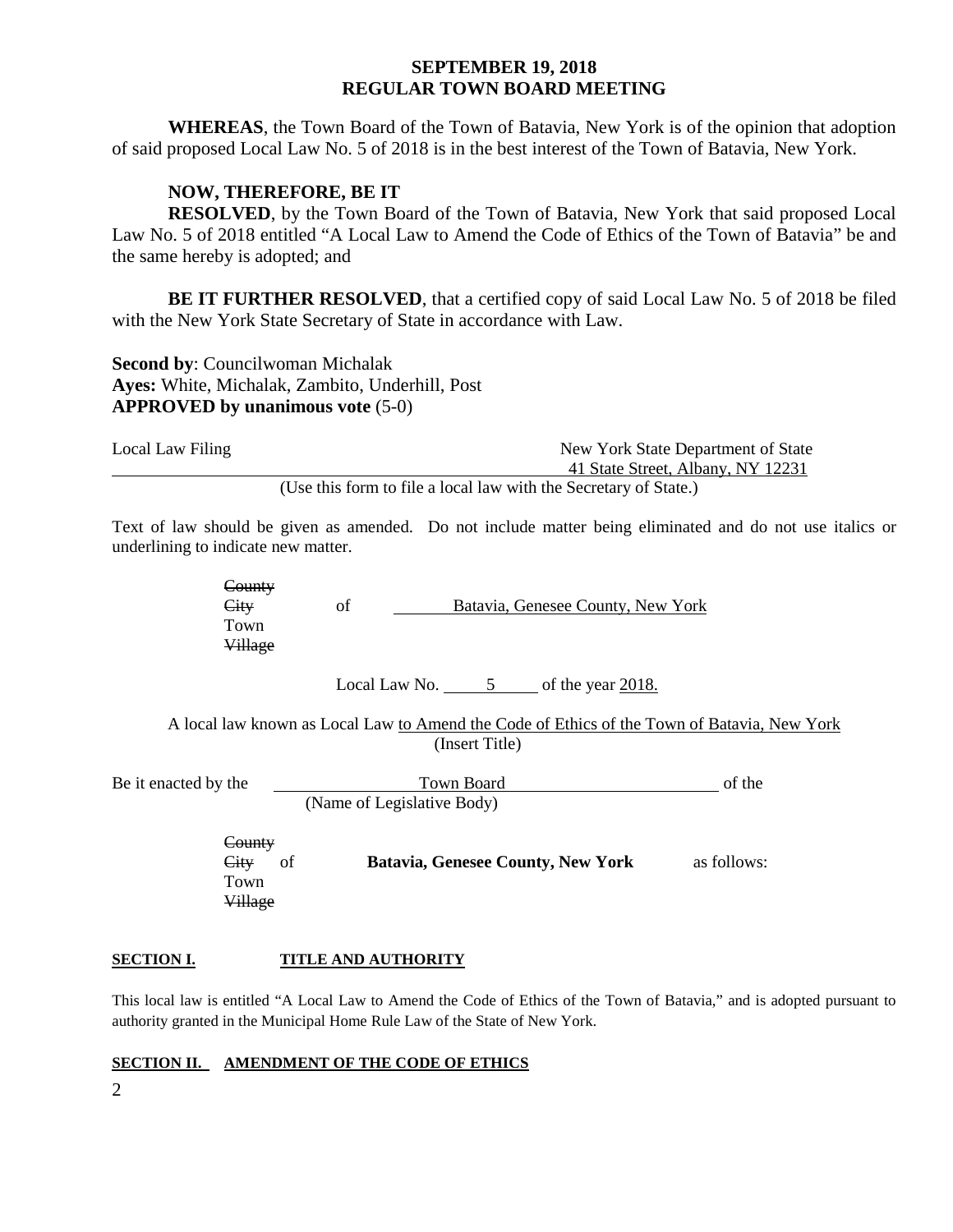The Code of Ethics of the Town of Batavia, codified at Chapter 11 of the Code of the Town of Batavia and adopted on December 8, 1970 by Local Law No. 1 of 1970, is hereby amended as follows:

- (a) The title of the law shall be changed from "Code of Ethics" to "Code of Ethics and Conflicts of Interest."
- (b) Existing §11-5 shall be modified as follows:
	- a. The title of the section shall be changed from "Distribution of the Code of Ethics" to "Distribution."
	- b. Reference to "Code of Ethics" shall be changed to "Law."
- (c) A new section entitled "Incorporation of the Code of Federal Regulations" shall be added before existing §11-7, which shall provide as follows:

# **The provisions of 2CFR 200.318(c)(1), relating to conflicts of interest in certain federal contracts, as may be amended from time to time, are hereby incorporated by reference into this Law and made a part hereof.**

## **(d) Existing §11-7 entitled "Penalties for Offenses" shall be renumbered to §11-8.**

#### **SECTION III**: **EFFECTIVE DATE AND SEVERABILITY**

This local law shall take effect upon the filing with the Secretary of State in accordance with the Municipal Home Rule Law and Town Law. If any part or section of this local law shall be held to be invalid, the remaining provisions thereof shall not fail but shall remain in full force and effect. All local laws, ordinances, rules or regulations, or parts or portions thereof that conflict or are contrary to any portion of this local law are hereby repealed.

**(Complete the certification in the paragraph that applies to the filing of this local law and strike out that which is not applicable.)**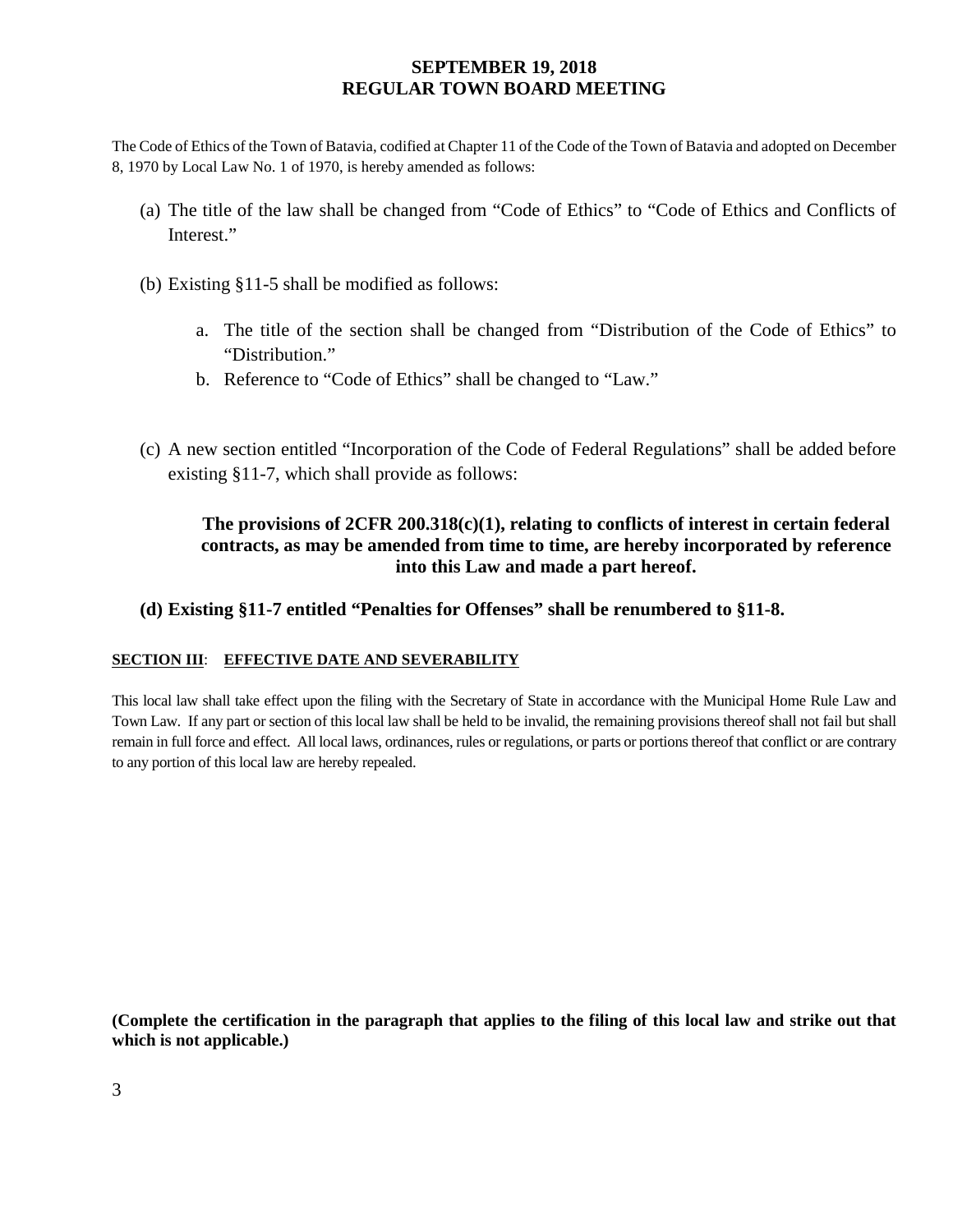#### **1. (Final adoption by local legislative body only.)**

I hereby certify that the local law annexed hereto, designated as local law No.  $\frac{5}{5}$  of 2018, of the (County) (City) (Town) (Village) of Batavia, New York was duly passed by the Town Board on \_\_\_\_\_\_\_\_\_\_\_\_\_\_\_\_\_\_\_\_\_\_\_\_\_\_\_\_\_\_\_, in accordance with the applicable provisions of law.

#### **2. (Passage by local legislative body with approval, no disapproval or repassage after disapproval by the Elective Chief Executive Officer\*.)**

I hereby certify that the local law annexed hereto, designated as local law No. \_\_\_\_\_\_of 20\_\_\_\_of the (County)  $(\text{City})$   $(\text{Tour})$   $(\text{Village})$   $(\text{Village})$   $(\text{ထ}$   $\text{was}$  duly passed by the  $\text{1}$ 20  $\ldots$  and was (approved) (not disapproved) (repassed after disapproval) by the \_\_\_\_\_\_\_\_\_\_\_\_\_\_\_\_\_\_\_\_\_\_\_\_\_\_\_\_\_\_\_ and was deemed duly adopted on \_\_\_\_\_\_\_\_\_ \_\_ 2017, in accordance with the applicable provisions of law.

#### **3. (Final adoption by referendum.)**

I hereby certify that the local law annexed hereto, designated as local law No. \_\_\_\_\_\_\_\_\_\_\_\_\_of 20\_\_ of the (County) (City) (Town) (Village) of \_\_\_\_\_\_ \_\_\_\_\_\_\_\_\_\_\_\_\_\_\_ was duly passed by the \_\_\_\_\_\_\_\_\_\_\_\_ \_\_\_\_\_\_\_ on \_\_\_\_\_\_\_\_\_ 20\_\_, and was (approved) (not disapproved) (repassed after disapproval) by the \_\_\_\_\_\_\_\_\_\_\_\_\_\_\_\_\_\_\_\_\_\_ on \_\_\_\_\_\_\_\_\_\_\_ 20\_\_. Such local law was submitted to the people by reason of a (mandatory) (permissive) referendum, and received the affirmative vote of a majority of the qualified electors voting thereon at the (general) (special) (annual) election held on \_\_\_\_\_\_\_\_\_\_\_\_\_\_\_\_\_\_\_\_\_\_\_\_20\_\_\_\_\_, in accordance with the applicable provisions of law.

#### **4. (Subject to permissive referendum and final adoption because no valid petition was filed requesting referendum.)**

I hereby certify that the local law annexed hereto, designated as local law No. \_\_\_\_\_\_\_\_\_\_\_ of 20\_\_ of the (County) (City) (Town) (Village) of was duly passed by the was duly passed by the was duly passed by the was duly passed by the was duly passed by the was duly passed by the was duly passed by the was duly passed by the was duly pa on \_\_\_\_\_\_\_\_\_\_\_\_\_\_\_\_\_\_\_\_\_\_\_\_\_ 20\_\_\_, and was (approved) (not disapproved) (repassed after disapproval) by the on 20\_\_\_. Such local law was subject to permissive referendum and no valid petition requesting such referendum was filed as of \_\_\_\_\_\_\_\_\_\_\_\_\_\_\_\_\_\_\_\_\_ 20\_, in accordance with the applicable provisions of law.

#### **\* Elective Chief Executive Officer means or includes the chief executive officer of a county elected on a county-wide basis or, if there be none, the chairman of the county legislative body, the mayor of a city or village, or the supervisor of a town where such officer is vested with the power to approve or veto local laws or ordinances.**

#### **5. (City local law concerning Charter revision proposed by petition.)**

I hereby certify that the local law annexed hereto, designated as local law No. \_\_\_\_\_\_\_\_\_\_\_ of 20\_\_\_\_\_\_ of the City of \_\_\_\_\_\_\_\_\_\_\_\_\_\_\_\_\_\_\_\_\_\_\_\_ having been submitted to referendum pursuant to the provisions of section (36) (37) of the Municipal Home Rule Law, and having received the affirmative vote of a majority of the qualified electors of such city voting thereon at the (special) (general) election held on  $\qquad \qquad$  20 became operative.

#### **6. (County local law concerning adoption of Charter.)**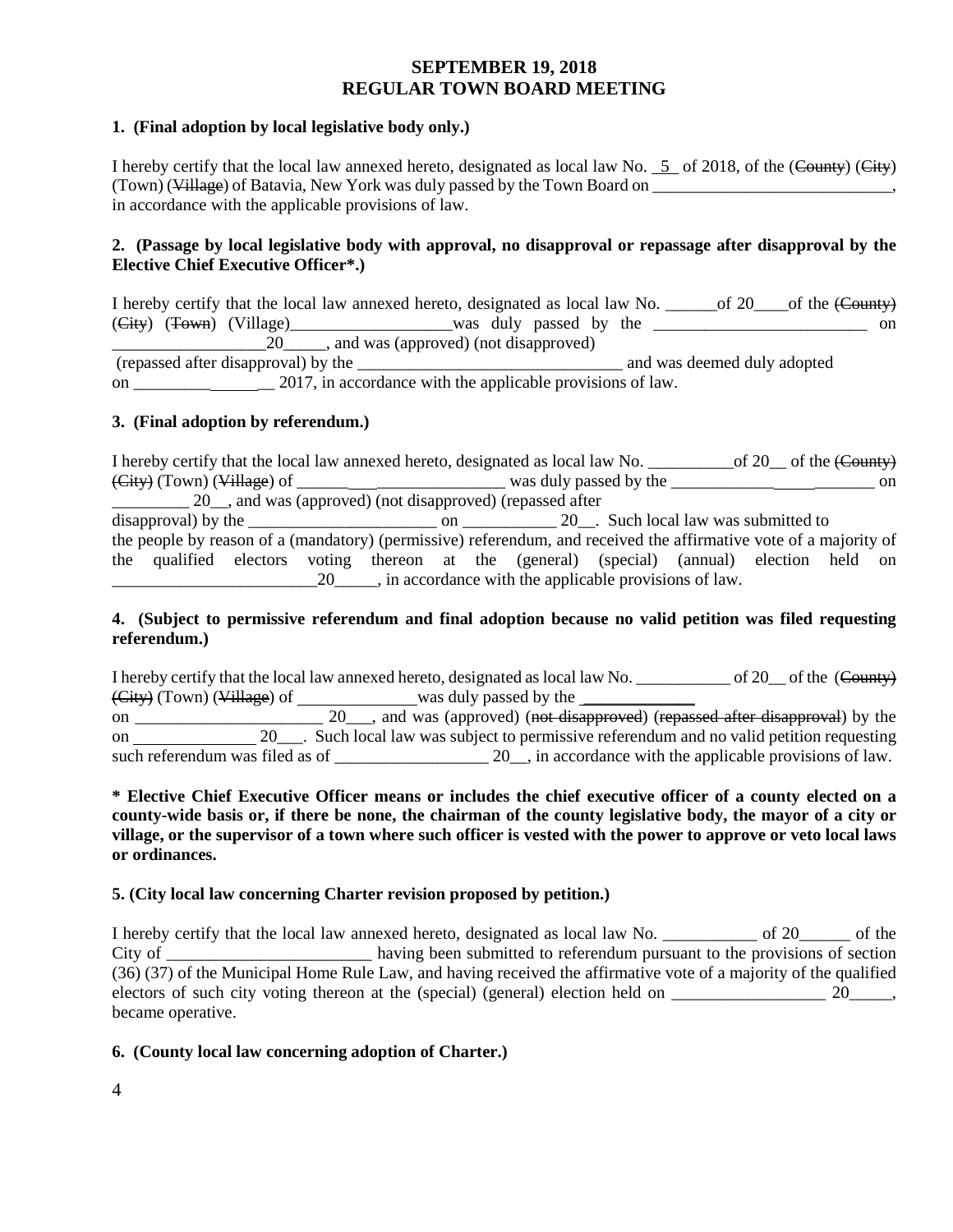I hereby certify that the local law annexed hereto, designated as local law No. \_\_\_\_\_\_\_\_\_\_ of 20\_\_\_\_\_\_ of the County of \_\_\_\_\_\_\_\_\_\_\_\_\_\_\_\_\_\_\_\_\_\_\_\_\_, State of New York, having been submitted to the electors at the General Election of November 20\_\_\_\_\_\_\_\_\_\_ 20\_\_\_\_\_, pursuant to subdivisions 5 and 7 of section 33 of the Municipal Home Rule Law, and having received the affirmative vote of a majority of the qualified electors of the cities of said county as a unit and of a majority of the qualified electors of the towns of said county considered as a unit voting at said general election, became operative.

(If any other authorized form of final adoption has been followed, please provide an appropriate certification.)

I further certify that I have compared the preceding local law with the original on file in this office and that the same is a correct transcript therefrom and of the whole of such original local law, and was finally adopted in the manner indicated in paragraph 1 , above.

 $(SEAL)$ 

Teressa M. Morasco Town Clerk, Town of Batavia

Date: \_\_\_\_\_\_\_\_\_\_\_\_\_\_\_\_\_\_\_\_\_, 2018

**(Certification to be executed by County Attorney, Corporation Counsel, Town Attorney, Village Attorney or other authorized Attorney of locality.)**

STATE OF NEW YORK COUNTY OF GENESEE

I, the undersigned, hereby certify that the foregoing local law contains the correct text and that all proper proceedings have been had or taken for the enactment of the local law annexed hereto.

| Andrew W. Meier               |  |  |  |  |
|-------------------------------|--|--|--|--|
| <b>Town Attorney</b>          |  |  |  |  |
| <del>County</del>             |  |  |  |  |
| <del>City</del><br>of Batavia |  |  |  |  |
| Town                          |  |  |  |  |
| Village                       |  |  |  |  |
|                               |  |  |  |  |

Date: 2018

#### **RESOLUTION NO. 190:**

Deputy Supervisor Underhill offered the following:

#### **TRAINING WORKSHOP**

**RESOLVED,** the Batavia Town Board hereby authorizes the following personnel to attend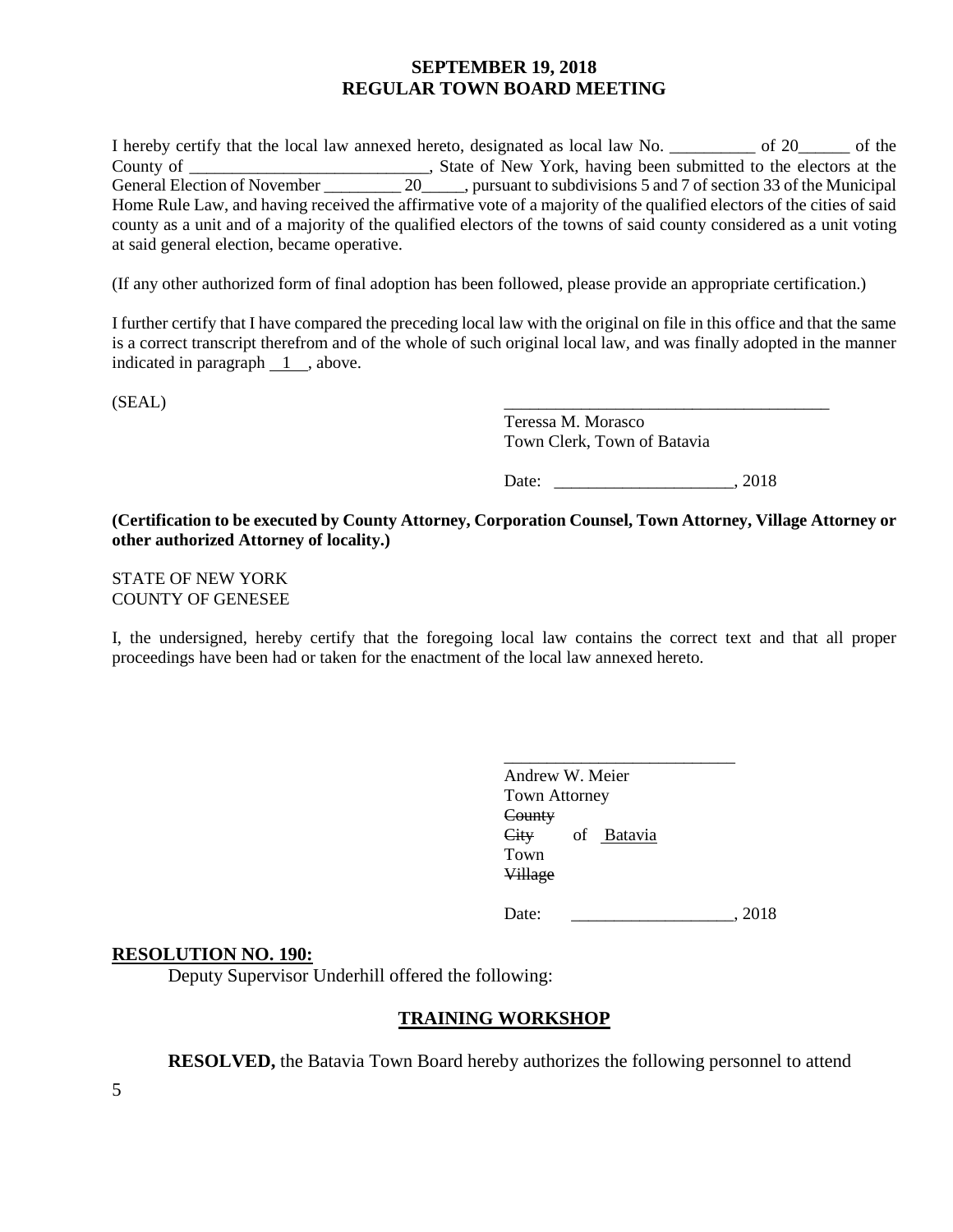training workshops:

Rhonda Saulsbury- Valuation of Wineries & Breweries Seminar (was) September 14, 2018 in Williamsville. There is no cost for this training

Sherry Tacy- Using State Archives Local Government Retention Schedules Workshop October 3, 2018 in Webster. There is no cost for this training. A Town vehicle will be used.

Hiedi Librock and Marcy Crandall- NYSLRS Seminar October 4, 2018 in Lackawanna. There is no cost for this seminar. A Town vehicle will be used.

Rhonda Saulsbury- Uniform Standards of Professional Appraisal Practice (USPAP) Update Course October 19, 2018 at GCC. The cost for this training is \$125.00.

Steven R. Tanner, Kathy Jasinski, and Donald Partridge- GFLRPC Fall Local Government Workshop November 14, 2018 at the Quality Inn in Batavia. The cost for this training is \$75.00 each.

**Second by:** Councilman Zambito **Ayes:** Underhill, Zambito, White, Michalak, Post **APPROVED by unanimous vote** (5-0)

## **RESOLUTION NO. 191:**

Supervisor Post offered the following:

# **RESOLUTION TO APPROVE A WATER CUSTOMER AGREEMENT**

### **WITH KENNETH J. AND CATHERINE M. MARBLE**

**WHEREAS**, the Town of Batavia has received a request from two of its residents, namely, Kenneth J. and Catherine M. Marble, residing at 8974 Upton Road, and

**WHEREAS**, the Town of Batavia desires to provide water service to their residence, upon the same terms and conditions of other residents of the Town of Batavia that are served pursuant to an out of district Water Customer Agreement.

**NOW, THEREFORE, BE IT RESOLVED** by the Town Board of the Town of Batavia, New York, that the Supervisor is hereby authorized and directed on behalf of the Town of Batavia to execute a proposed Water Customer Agreement, by and between the Town of Batavia, and Kenneth J. and Catherine M. Marble, residing at 8974 Upton Road, in the Town of Batavia, New York, and

**BE IT FURTHER RESOLVED** that the sale of water to these out of district customers in the Town of Batavia will not at this time reduce the supply of the Town of Batavia water so as to render the same insufficient to service all water districts within the Town of Batavia for the residents located therein, and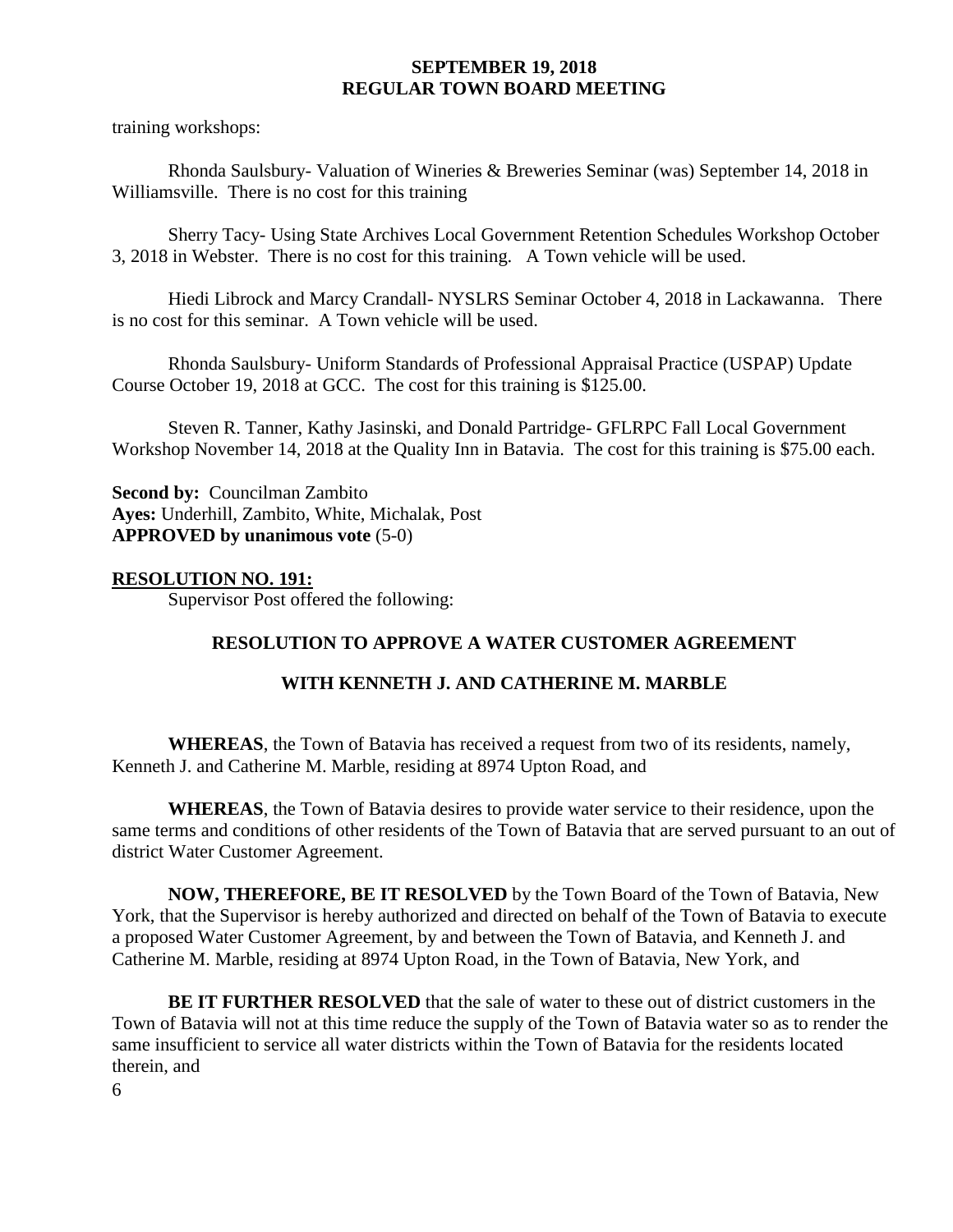**BE IT FURTHER RESOLVED** that upon completion of the execution of the Water Customer Agreement, employees of the Town are hereby authorized and directed to take all steps necessary to provide water service to Kenneth J. and Catherine M. Marble, and to invoice them for the required charges set forth therein.

**Second by:** Councilwoman White **Ayes:** Post, White, Underhill, Michalak, Zambito **APPROVED by unanimous vote** (5-0)

#### **WATER CUSTOMER AGREEMENT**

THIS AGREEMENT, made this \_\_\_\_\_\_\_ day of \_\_\_\_\_\_\_\_\_\_\_\_\_\_\_\_, 2018, by and **between the TOWN OF BATAVIA, NEW YORK, a municipal corporation duly organized and existing under and pursuant to the laws of the State of New York, having its office and principal place of business at 3833 West Main Street Road, in the Town of Batavia, County of Genesee and State of New York, hereinafter called "Town", and KENNETH J. AND CATHERINE M. MARBLE, residing at 8974 Upton Road, in the Town of Batavia, County of Genesee and State of New York, hereinafter called "Customers".**

#### **WITNESSETH:**

**WHEREAS**, the Town is the owner of the Batavia Southwest Water District in the Town of Batavia, New York, which Water District provides water service to residents in a portion of said Town; and

**WHEREAS**, the Customers own a parcel of land on Upton Road in the Town of Batavia, New York, which is adjacent to the current endpoint of the Batavia Southwest Water District on said Road; and

**WHEREAS**, the Customers have requested permission to become customers of and to purchase water from the Town; and

**WHEREAS**, the Town of Batavia has, by Resolution dated September 19, 2018, determined that the sale of water to the Customers will not at this time reduce the supply of its water so as to render the same insufficient to service all water districts within the Town of Batavia or their inhabitants;

**NOW, THEREFORE**, in consideration of the mutual covenants and agreements herein contained, the parties pursuant to Section 198(3) (b) of the New York State Town Law covenant and agree as follows:

1. The Town will install a water service meter pit and metering device necessary to have the Customers extend a water line to their residence, located at 8974 Upton Road, Tax Map No. 14.-1-23.112.

2. The Town shall provide water service to the Customers upon the same terms and conditions of the other property owners located in the Batavia Southwest Water District; including the obligation of the Customers to pay the same amount for the debt service cost related to the Batavia Southwest Water District, and to pay user charges for water based upon water consumption at the same rates as property owners of the Batavia Southwest Water District, as billed by the Town.

3. The Customers shall install and maintain all lines from the water service line to their residence, as well as all internal plumbing in the residence, at no cost to the Town.

4. Customers further covenant and agree as follows:

A. To use said water only for domestic and non-business purposes for the residence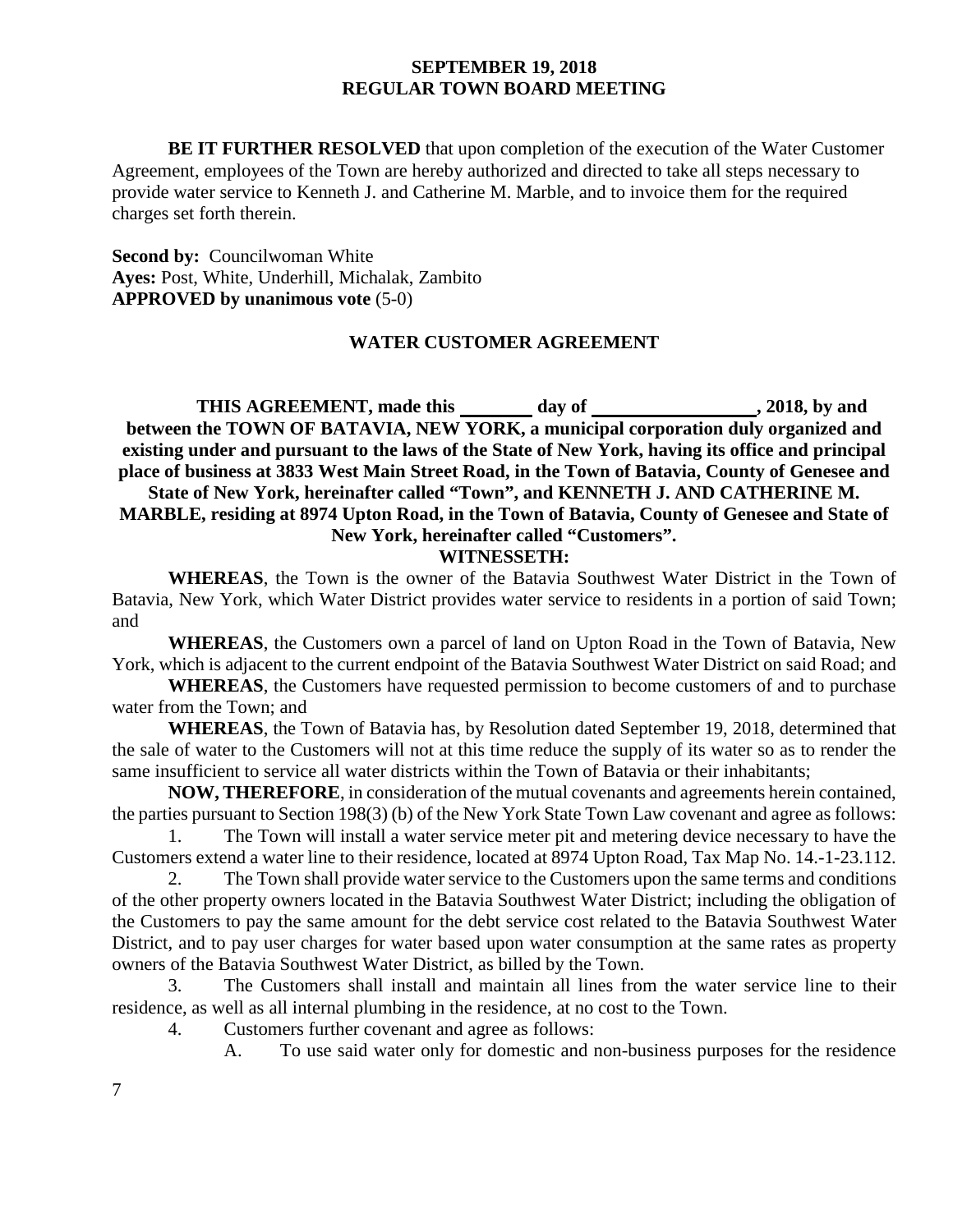which will be serviced by this water line.

B. Not to permit any tap-in to any of the water lines installed by them for the benefit of any person, firm or corporation.

C. To abide by and obey all presently existing and future enacted rules, regulations and ordinances of the Town pertaining to the use of and payment for water sold to residents of the Town of Batavia water districts as if said Customers were located within the Batavia Southwest Water District.

D. To become a part of any water district or extension which geographically encompasses the property served by this water line and shall affirmatively sign any petition that seeks to establish such water district; as well as refraining from any acts in opposition to such a water district, such as voting against the same in any referendum. Upon becoming part of the new water district, Customers will be responsible to pay all costs and expenses of the newly formed district, including its debt service, which may or may not result in payments greater than those paid pursuant to this Agreement.

E. Not to assign this Agreement without the prior written consent of the Town. Any assignment in violation of the foregoing shall be deemed void.

F. To be responsible for all repairs to the water line from the water service line to the home, and for any damages caused by the failure of this line.

5. The Agreement shall automatically terminate upon the happening of any of the following events:

A. The formation of a water district or extension geographically encompassing the property herein serviced by this water line.

B. A determination by the Town, in its sole judgment, that the sale of water hereunder will reduce the supply of water to a level insufficient to meet the needs of any water district within the Town or the inhabitants thereof and/or for any other reason that continuing to supply the Customers will not be in the best interest of other Town residents.

C. Any breach of this Agreement by the Customers.

6. There are no other Agreements or understandings, either orally or written, between the parties affecting this Agreement. No changes or additions, or deletions of any portion of this Agreement shall be valid or binding upon the parties hereto, unless the same is approved in writing by the parties.

7. This Agreement shall be binding upon and shall inure to the benefit of each of the parties hereto and their heirs, successors and permitted assigns.

**IN WITNESS WHEREOF**, the parties have executed this Agreement the day and year first written above.

TOWN OF BATAVIA, NEW YORK

By: \_\_\_\_\_\_\_\_\_\_\_\_\_\_\_\_\_\_\_\_\_\_\_\_\_\_\_\_\_\_\_\_\_\_\_

GREGORY H. POST, Town Supervisor

\_\_\_\_\_\_\_\_\_\_\_\_\_\_\_\_\_\_\_\_\_\_\_\_\_\_\_\_\_\_\_\_\_\_\_

\_\_\_\_\_\_\_\_\_\_\_\_\_\_\_\_\_\_\_\_\_\_\_\_\_\_\_\_\_\_\_\_\_\_\_ KENNETH J. MARBLE

CATHERINE M. MARBLE

State of New York}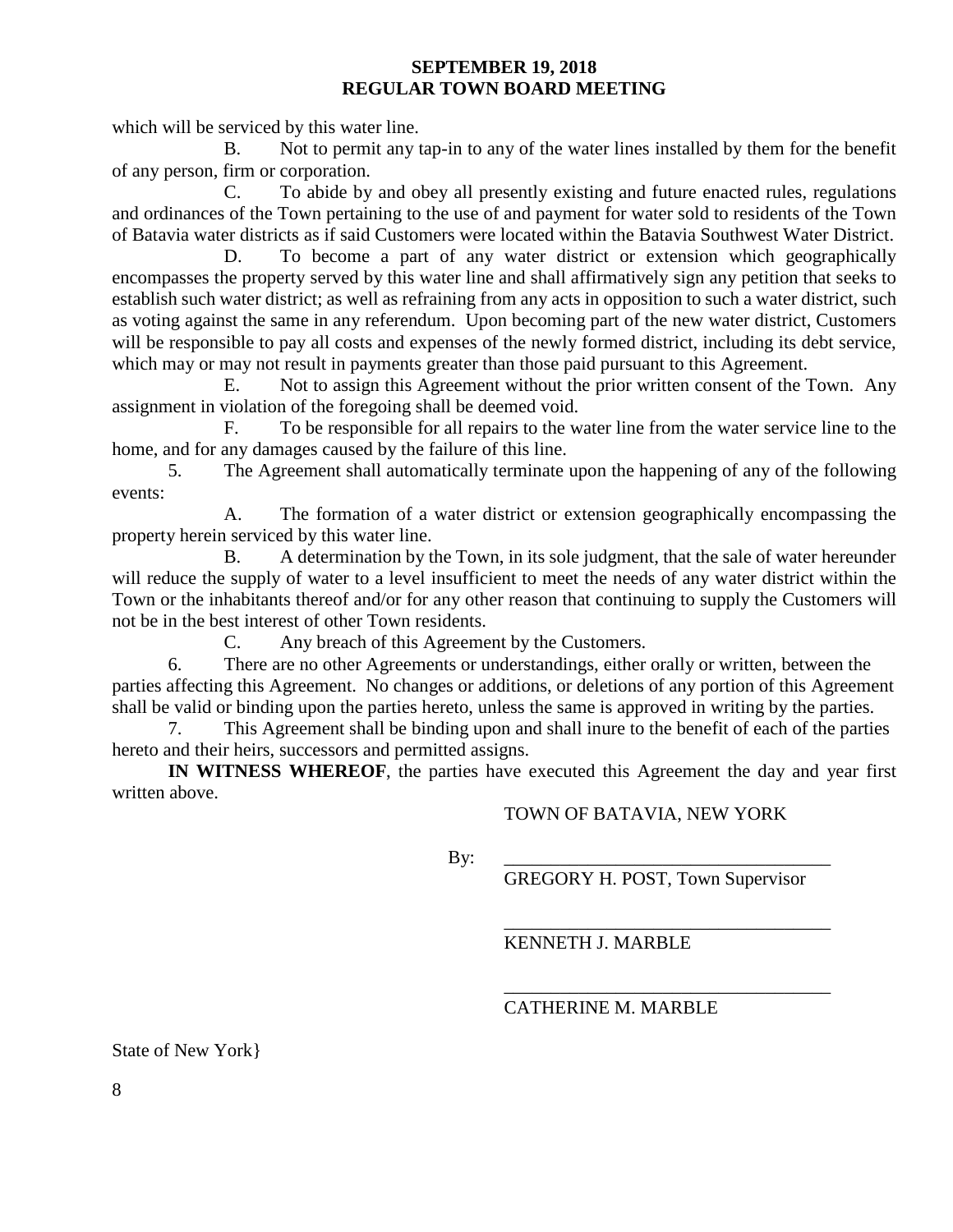County of Genesee}ss.

On this \_\_\_\_\_\_ day of \_\_\_\_\_\_\_\_\_\_\_\_\_, 2018, before me, the undersigned, personally appeared GREGORY H. POST, personally known to me or proved to me on the basis of satisfactory evidence to be the individual whose name is subscribed to the within instrument and acknowledged to me that he executed the same in his capacity, and that by his signature on the instrument, the individual, or the person upon behalf of which the individual acted, executed the instrument.

Notary Public

\_\_\_\_\_\_\_\_\_\_\_\_\_\_\_\_\_\_\_\_\_\_\_\_\_\_\_\_\_\_\_\_\_\_\_\_

\_\_\_\_\_\_\_\_\_\_\_\_\_\_\_\_\_\_\_\_\_\_\_\_\_\_\_\_\_\_\_\_\_\_\_\_

\_\_\_\_\_\_\_\_\_\_\_\_\_\_\_\_\_\_\_\_\_\_\_\_\_\_\_\_\_\_\_\_\_\_\_\_

State of New York} County of Genesee}ss.

On this \_\_\_\_\_\_ day of \_\_\_\_\_\_\_\_\_\_\_\_\_, 2018, before me, the undersigned, personally appeared KENNETH J. MARBLE, personally known to me or proved to me on the basis of satisfactory evidence to be the individual whose name is subscribed to the within instrument and acknowledged to me that he executed the same in his capacity, and that by his signature on the instrument, the individual, or the person upon behalf of which the individual acted, executed the instrument.

Notary Public

State of New York} County of Genesee}ss.

On this day of 2018, before me, the undersigned, personally appeared CATHERINE M. MARBLE, personally known to me or proved to me on the basis of satisfactory evidence to be the individual whose name is subscribed to the within instrument and acknowledged to me that she executed the same in her capacity, and that by her signature on the instrument, the individual, or the person upon behalf of which the individual acted, executed the instrument.

Notary Public

#### **RESOLUTION NO. 192:**

Councilwoman Michalak offered the following:

#### **RESOLUTION TO INTRODUCE PROPOSED LOCAL LAW NO. 6 of 2018 AND TO SCHEDULE A PUBLIC HEARING**

**WHEREAS**, the Town Board of the Town of Batavia, New York desires to consider adopting legislation to override the limit on the amount of real property taxes that may be levied by the Town of Batavia pursuant to General Municipal Law § 3-c, and to allow the Town of Batavia to adopt a town budget for fiscal year 2019 that requires a real property tax levy in excess of the tax levy limit, also known as Town of Batavia Local Law No. 6 of 2018.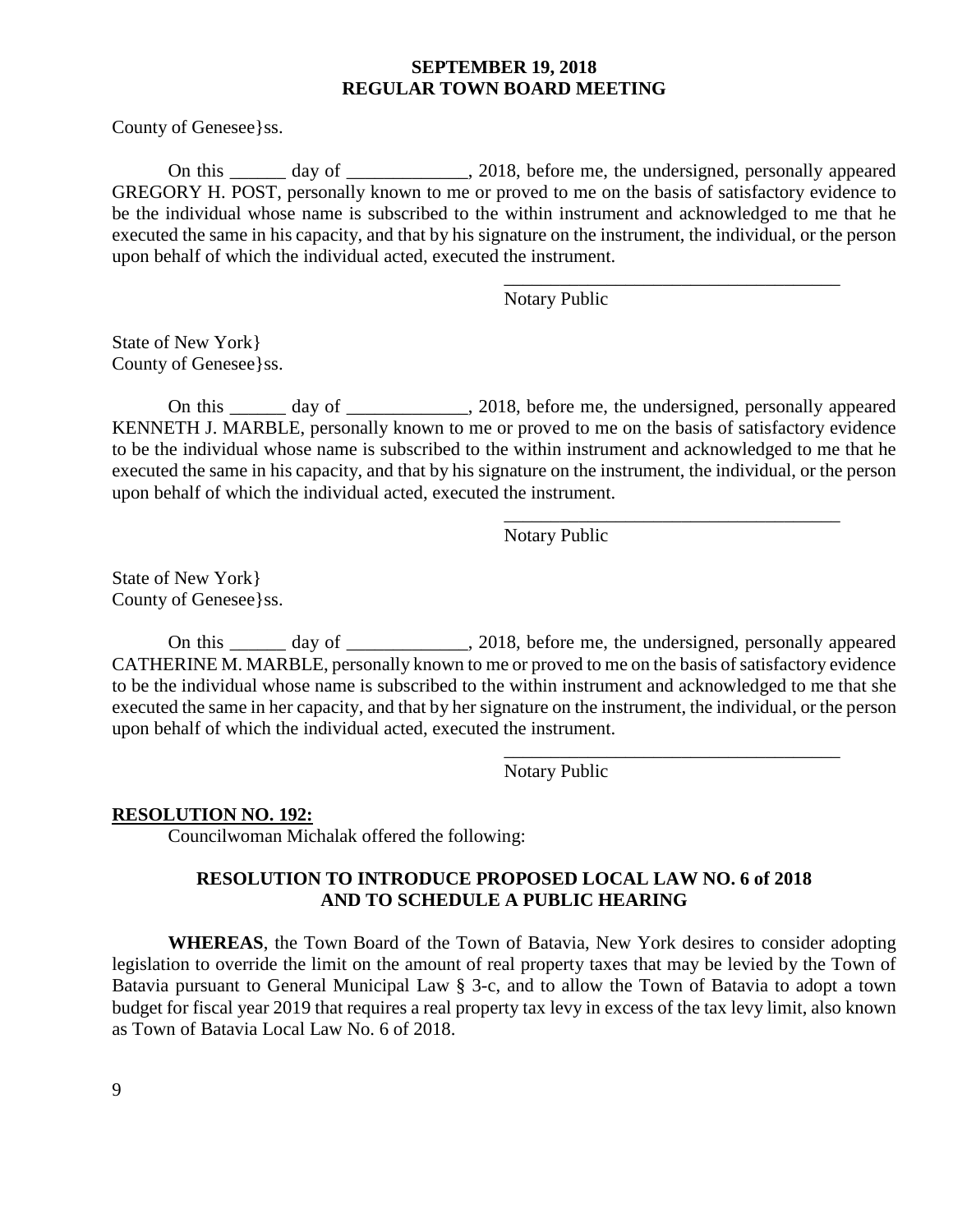**NOW, THEREFORE, BE IT RESOLVED** by the Town Board of the Town of Batavia, New York that proposed Local Law No. 6 of 2018 entitled "A Local Law to Override the Tax Levy Limit Established in General Municipal Law § 3-c", which proposed Local Law is now in its final form as appears by a copy thereof hereto attached, be and the same hereby is introduced for adoption; and

**BE IT FURTHER RESOLVED** that said proposed Local Law be laid upon the desks of the members of this Town Board on this date and remain there and a copy thereof be kept on file in the office of the Town Clerk until October 17, 2018, and that a public hearing be held before this Town Board on the 17<sup>th</sup> day of October, 2018 at 7:00 p.m. at the Batavia Town Hall, 3833 West Main Street Road, Batavia, New York, on the advisability of enacting said proposed Local Law; and

**BE IT FURTHER RESOLVED** that a copy of said proposed Local Law be mailed to each member of the Town Board not in attendance at this meeting in a postpaid, properly addressed and securely closed envelope in a post box within the Town of Batavia, New York not less than ten (10) calendar days, exclusive of Sunday, prior to the date of said public hearing; and

**BE IT FURTHER RESOLVED** that the Town Clerk shall cause notice of said public hearing to be published once in The Daily News at least five (5) days prior to the date of said public hearing, which notice shall contain the time and place of said hearing, the title and purpose thereof, as well as a statement that a copy of said proposed Local Law is on file in the Town Clerk's Office.

**Second by:** Councilman Zambito **Ayes:** Michalak, Zambito, White, Underhill, Post **APPROVED by unanimous vote** (5-0)

### **NOTICE OF PUBLIC HEARING BY THE TOWN BOARD**

## **OF THE TOWN OF BATAVIA, NEW YORK TO CONSIDER ADOPTING A PROPOSED LOCAL LAW**

**PUBLIC NOTICE** is hereby given that there has been presented to the Town Board of the Town of Batavia, New York on the 19th day of September, 2018, proposed Local Law No. 6 of 2018 entitled "A Local Law to Override the Tax Levy Limit Established in General Municipal Law § 3-c". Said Local Law will allow the Town of Batavia to override the limit on the amount of real property taxes that may be levied, pursuant to General Municipal Law § 3-c, and to allow the Town of Batavia to adopt a town budget for fiscal year 2019 that requires a real property tax levy in excess of the tax levy limit.

**PLEASE TAKE FURTHER NOTICE** that on 17<sup>th</sup> day of October, 2018, at 7:00 o'clock in the afternoon of that day the Town Board of the Town of Batavia, New York will conduct a public hearing at the Batavia Town Hall located at 3833 West Main Street Road, in the Town of Batavia, New York, for the purpose of considering the advisability of enacting said proposed Local Law, at which time and place all persons interested will be heard.

A copy of said proposed Local Law is on file at the office of the Batavia Town Clerk, 3833 West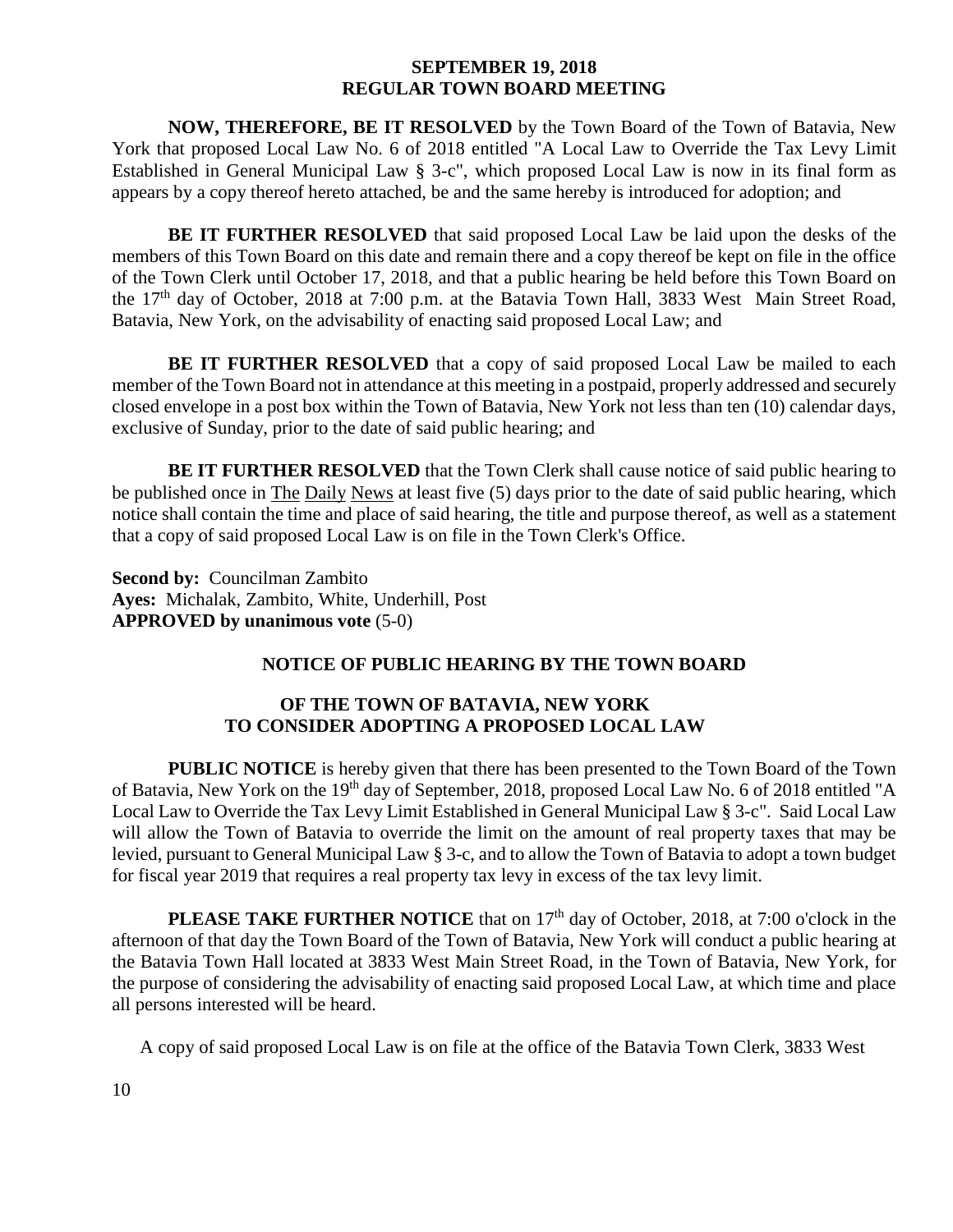Main Street Road, Batavia, New York and is open for inspection during regular Office hours.

Dated: September 19, 2018

|                                          | Teressa M. Morasco, Town Clerk<br>Town of Batavia, New York                                                                                                                  |  |  |
|------------------------------------------|------------------------------------------------------------------------------------------------------------------------------------------------------------------------------|--|--|
| Local Law Filing                         | New York State Department of State<br>41 State Street, Albany, NY 12231                                                                                                      |  |  |
| underlining to indicate new matter.      | (Use this form to file a local law with the Secretary of State.)<br>Text of law should be given as amended. Do not include matter being eliminated and do not use italics or |  |  |
| County<br>City<br>Town<br><b>Village</b> | of<br>Batavia, Genesee County, New York                                                                                                                                      |  |  |
|                                          | Local Law No. $\qquad 6 \qquad$ of the year 2018.<br>A local law To Override the Tax Levy Limit Established in General Municipal Law 3-c                                     |  |  |
|                                          | (Insert Title)                                                                                                                                                               |  |  |
| Be it enacted by the                     | <b>Town Board</b><br>of the<br>(Name of Legislative Body)                                                                                                                    |  |  |
| County<br>City<br>of<br>Town<br>Village  | <b>Batavia, Genesee County, New York</b><br>as follows:                                                                                                                      |  |  |

## **Section 1. Legislative Intent**

It is the intent of this local law to override the limit on the amount of real property taxes that may be levied by the Town of Batavia pursuant to General Municipal Law §3-c and to allow the Town of Batavia to adopt a budget for the fiscal year commencing January 1, 2019 that requires a real property tax levy in excess of the "tax levy limit" as defined by General Municipal Law §3-c.

### **Section 2. Authority**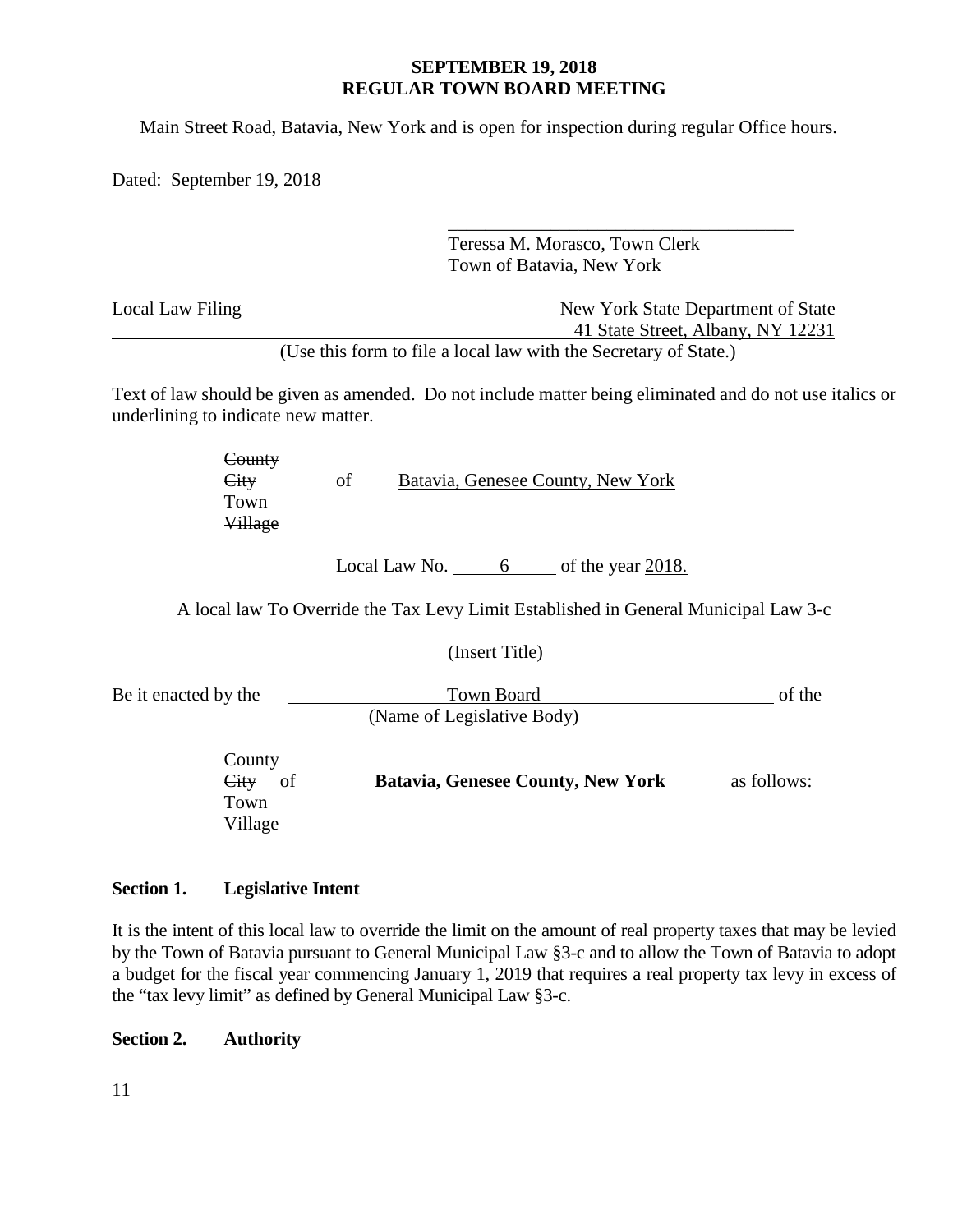This local law is adopted pursuant to subdivision 5 of General Municipal Law §3-c, which expressly authorizes the Town Board to override the tax levy limit by the adoption of a local law approved by vote of sixty percent (60%) of the Town Board.

## **Section 3. Tax Levy Limit Override**

The Town Board of the Town of Batavia, County of Genesee, is hereby authorized to adopt a budget for the fiscal year commencing January 1, 2019 that requires a real property tax levy in excess of the amount otherwise prescribed in General Municipal Law, §3-c.

### **Section 4. Severability**

If any clause, sentence, paragraph, subdivision, or part of this Local Law or the application thereof to any person, firm or corporation, or circumstance, shall be adjusted by any court of competent jurisdiction to be invalid or unconstitutional, such other or judgment shall not affect, impair or invalidate the remainder thereof, but shall be confined in it separation to the clause, sentence, paragraph, subdivision, or part of this Local Law or in its application to the person, individual, firm or corporation or circumstance, directly involved in the controversy in which such judgment or order shall be rendered.

### **Section 5. Effective Date**

This local law shall take effect immediately upon filing with the Secretary of State.

## **(Complete the certification in the paragraph that applies to the filing of this local law and strike out that which is not applicable.)**

# **1. (Final adoption by local legislative body only.)**

I hereby certify that the local law annexed hereto, designated as local law No. 6 of 2018, of the (County) (City) (Town) (Village) of Batavia, New York was duly passed by the Town Board on \_\_\_\_\_\_\_\_\_\_\_\_\_\_\_\_\_\_\_\_\_\_\_\_\_\_\_\_, in accordance with the applicable provisions of law.

## **2. (Passage by local legislative body with approval, no disapproval or repassage after disapproval by the Elective Chief Executive Officer\*.)**

I hereby certify that the local law annexed hereto, designated as local law No. \_\_\_\_\_\_of 20\_\_\_\_of the (County) (City) (Town) (Village)\_\_\_\_\_\_\_\_\_\_\_\_\_\_\_\_\_\_\_was duly passed by the 20\_\_\_\_\_\_, and was (approved) (not disapproved) (repassed after disapproval) by the \_\_\_\_\_\_\_\_\_\_\_\_\_\_\_\_\_\_\_\_\_\_\_\_\_\_\_\_\_\_\_ and was deemed duly adopted on \_\_\_\_\_\_\_\_\_ \_\_ 2017, in accordance with the applicable provisions of law.

### **3. (Final adoption by referendum.)**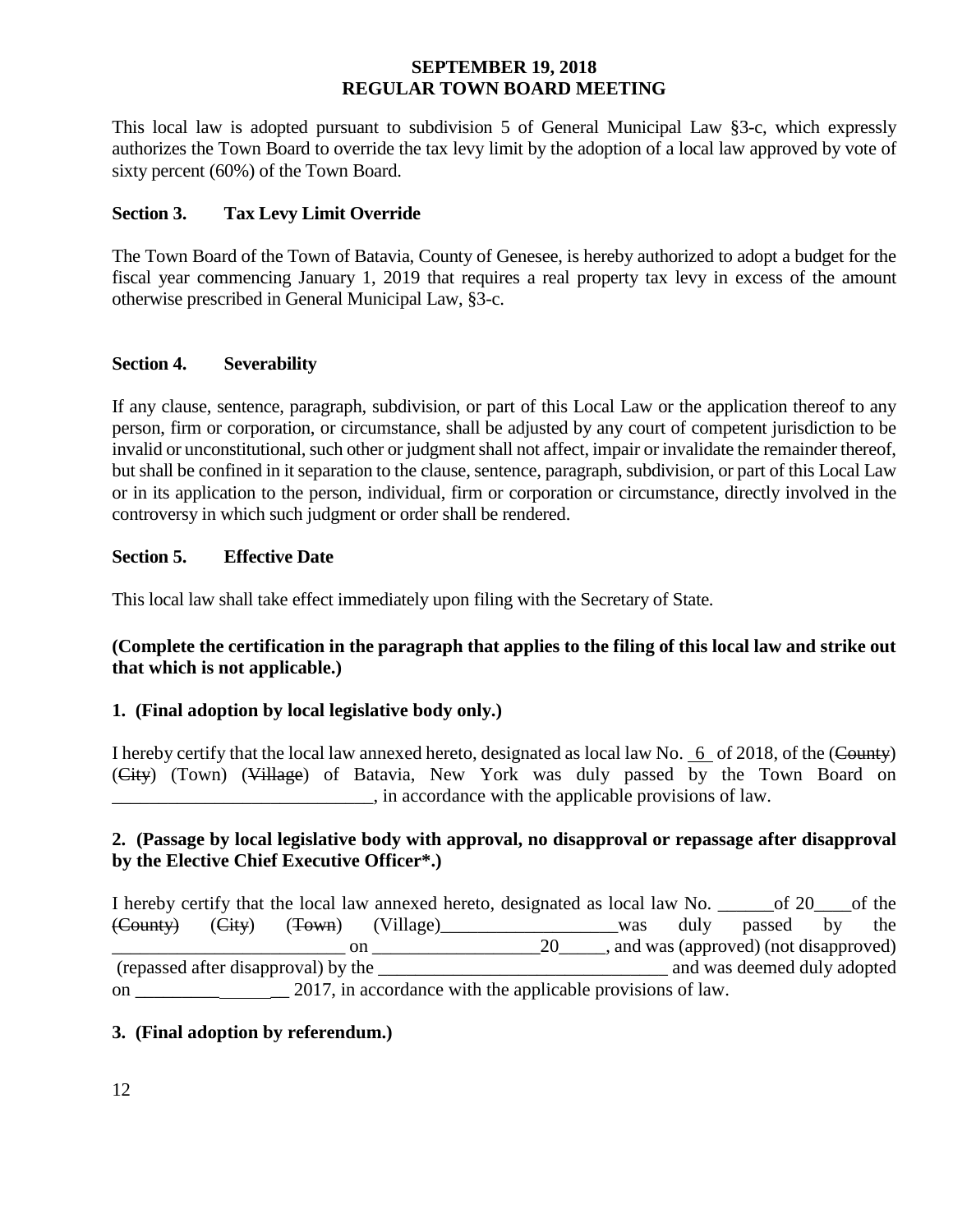I hereby certify that the local law annexed hereto, designated as local law No. \_\_\_\_\_\_\_\_\_\_of 20\_\_ of the (County) (City) (Town) (Village) of \_\_\_\_\_\_ \_\_\_\_\_\_\_\_\_\_\_\_\_\_\_ was duly passed by the \_\_\_\_\_\_\_\_\_\_\_\_  $\frac{1}{20}$  on  $\frac{20}{100}$ , and was (approved) (not disapproved) (repassed after disapproval) by the \_\_\_\_\_\_\_\_\_\_\_\_\_\_\_\_\_\_\_\_\_\_ on \_\_\_\_\_\_\_\_\_\_\_ 20\_\_. Such local law was submitted to the people by reason of a (mandatory) (permissive) referendum, and received the affirmative vote of a majority of the qualified electors voting thereon at the (general) (special) (annual) election held on \_\_\_\_\_\_\_\_\_\_\_\_\_\_\_\_\_\_\_\_\_\_\_\_20\_\_\_\_\_, in accordance with the applicable provisions of law.

# **4. (Subject to permissive referendum and final adoption because no valid petition was filed requesting referendum.)**

I hereby certify that the local law annexed hereto, designated as local law No.  $\qquad \qquad$  of 20  $\qquad$  of the  $(\text{Country})$  (City) (Town) (Village) of was duly passed by the  $\frac{1}{\sqrt{1-\frac{1}{n}}}\$ on \_\_\_\_\_\_\_\_\_\_\_\_\_\_\_\_\_\_\_\_\_\_\_\_\_ 20\_\_\_, and was (approved) (not disapproved) (repassed after disapproval) by the on 20\_\_\_. Such local law was subject to permissive referendum and no valid petition requesting such referendum was filed as of \_\_\_\_\_\_\_\_\_\_\_\_\_\_\_\_\_\_ 20\_\_, in accordance with the applicable provisions of law.

**\* Elective Chief Executive Officer means or includes the chief executive officer of a county elected on a county-wide basis or, if there be none, the chairman of the county legislative body, the mayor of a city or village, or the supervisor of a town where such officer is vested with the power to approve or veto local laws or ordinances.**

# **5. (City local law concerning Charter revision proposed by petition.)**

I hereby certify that the local law annexed hereto, designated as local law No. \_\_\_\_\_\_\_\_\_\_\_\_\_ of 20\_\_\_\_\_\_\_\_ of the City of \_\_\_\_\_\_\_\_\_\_\_\_\_\_\_\_\_\_\_\_\_\_\_ having been submitted to referendum pursuant to the provisions of section (36) (37) of the Municipal Home Rule Law, and having received the affirmative vote of a majority of the qualified electors of such city voting thereon at the (special) (general) election held on \_\_\_\_\_\_\_\_\_\_\_\_\_\_\_\_\_\_ 20\_\_\_\_\_, became operative.

# **6. (County local law concerning adoption of Charter.)**

I hereby certify that the local law annexed hereto, designated as local law No. \_\_\_\_\_\_\_\_\_\_ of 20\_\_\_\_\_\_\_ of the County of \_\_\_\_\_\_\_\_\_\_\_\_\_\_\_\_\_\_\_\_\_\_\_\_\_\_\_\_\_\_\_, State of New York, having been submitted to the electors at the General Election of November \_\_\_\_\_\_\_\_\_\_\_\_ 20\_\_\_\_\_, pursuant to subdivisions 5 and 7 of section 33 of the Municipal Home Rule Law, and having received the affirmative vote of a majority of the qualified electors of the cities of said county as a unit and of a majority of the qualified electors of the towns of said county considered as a unit voting at said general election, became operative.

(If any other authorized form of final adoption has been followed, please provide an appropriate certification.)

I further certify that I have compared the preceding local law with the original on file in this office and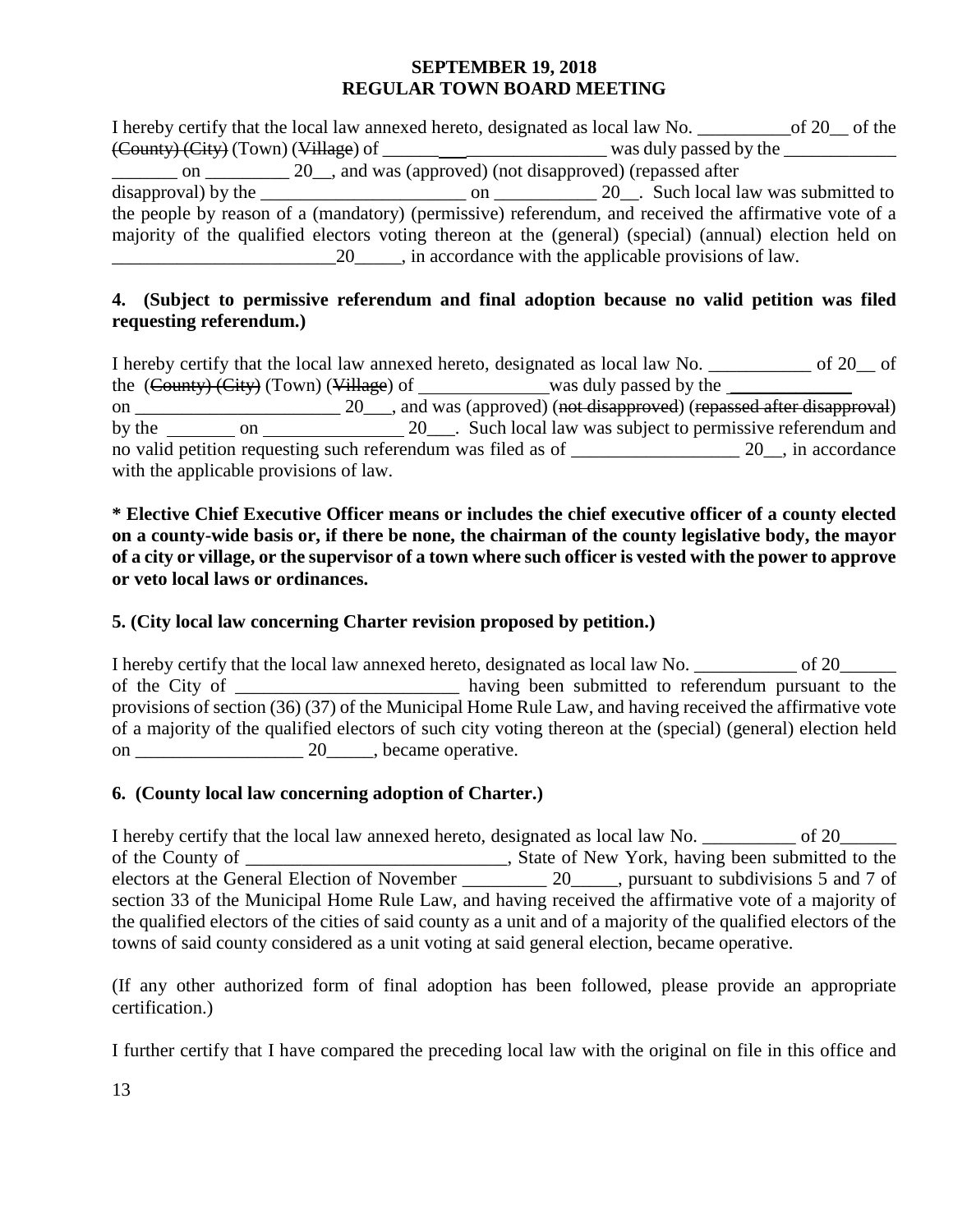that the same is a correct transcript therefrom and of the whole of such original local law, and was finally adopted in the manner indicated in paragraph  $\boxed{1}$ , above.

(SEAL)

\_\_\_\_\_\_\_\_\_\_\_\_\_\_\_\_\_\_\_\_\_\_\_\_\_\_\_\_\_\_\_\_\_\_\_\_\_\_ Teressa M. Morasco Town Clerk, Town of Batavia

Date: 2018

## **(Certification to be executed by County Attorney, Corporation Counsel, Town Attorney, Village Attorney or other authorized Attorney of locality.)**

STATE OF NEW YORK COUNTY OF GENESEE

I, the undersigned, hereby certify that the foregoing local law contains the correct text and that all proper proceedings have been had or taken for the enactment of the local law annexed hereto.

| Andrew W. Meier      |  |
|----------------------|--|
| <b>Town Attorney</b> |  |
| County               |  |
| City<br>of Batavia   |  |
| Town                 |  |
| <b>Village</b>       |  |
|                      |  |

Date: 2018

### **RESOLUTION NO. 193:**

Councilman Zambito offered the following:

## **RESOLUTION FOR ACQUISITION AND TRANSFER OF REAL PROPERTY CALL PARKWAY**

**WHEREAS**, Genesee Gateway Local Development Corporation (GGLDC) has offered to sell to the Town of Batavia a part of a parcel of land located on Call Parkway in Gateway II Industrial Park, pump station; and

**WHEREAS,** part of parcel, known as tax map # 4.-1-26.123, more fully depicted as Parcel A-1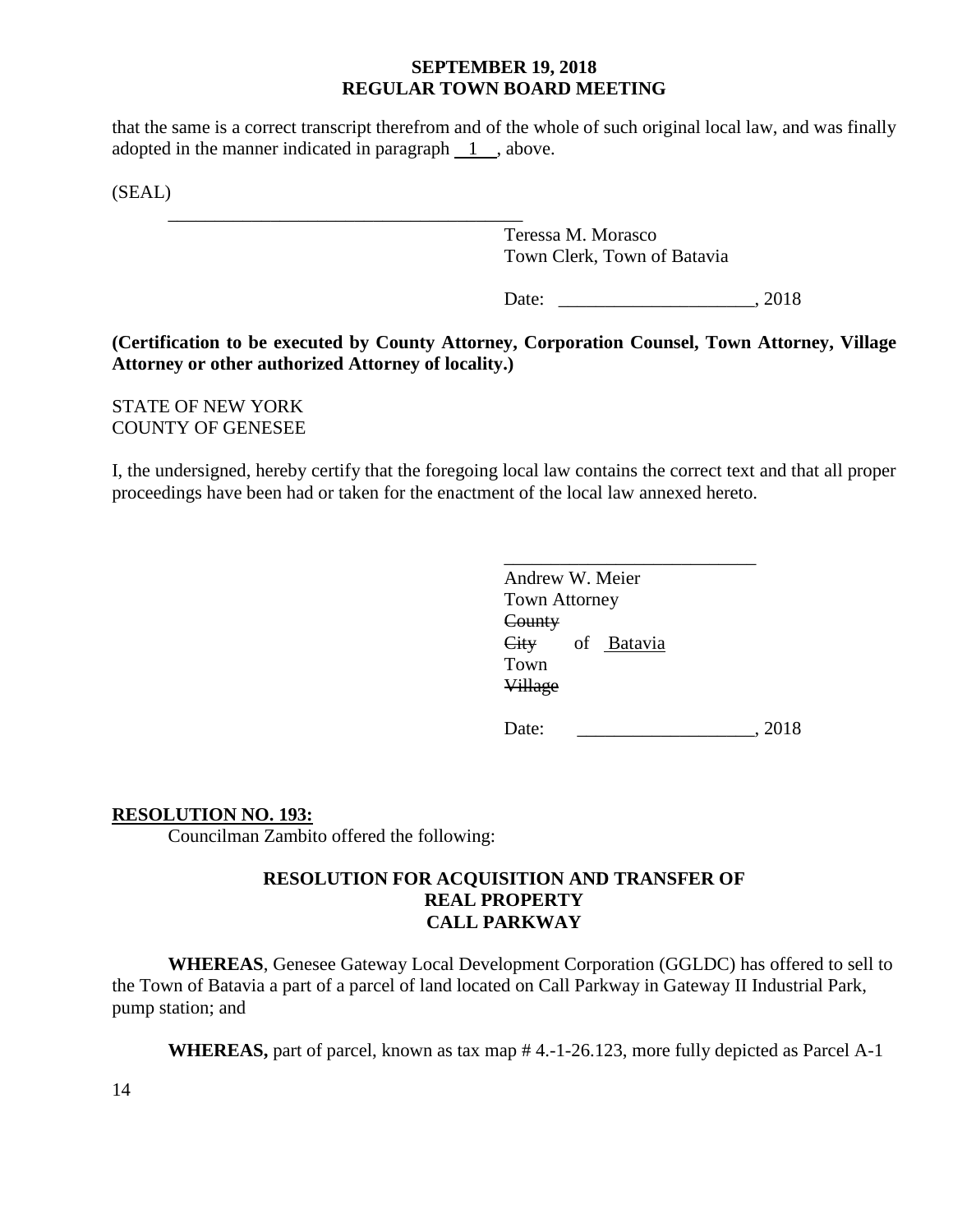on the subdivision map prepared by Kevin M. O'Donoghue on June 25, 2018, consisting of approximately 0.08 acres, and

**WHEREAS**, the Town Board desires to accept the offer to purchase said parcel for \$1.00; and

**WHEREAS,** such action is not subject to a permissive referendum.

**NOW, THEREFORE, BE IT RESOLVED** by the Town Board of the Town of Batavia, New York, that the purchase of part of parcel, known as tax map # 4.-1-26.123, more fully depicted as Parcel A-1 on the subdivision map prepared by Kevin M. O'Donoghue on June 25, 2018 from GGLDC for \$1.00 is hereby authorized; and be it further

**RESOLVED** that this parcel of land shall be used for a public purpose, namely to maintain Town road as part of the Town's roadway infrastructure, as well as any appurtenant surface or subsurface public utility infrastructure; and be it further

**RESOLVED,** that the Town Board finds this conveyance to be in the public interest, and be it further

**RESOLVED** that the Town Supervisor is hereby authorized and directed to sign all documents necessary to accept the Quit Claim Deed from GGLDC, a copy of which is annexed hereto and made a part of the minutes, and to record said Deed.

**Second by: Councilwoman Michalak Ayes:** Zambito, Michalak, White, Underhill, Post **APPROVED by unanimous vote** (5-0)

### **RESOLUTION NO. 194:**

Councilwoman White offered the following:

## **DATTO SAAS PROTECTION AND DATTO ALTO SUBSCRIPTIONS HURRICANE TECHNOLOGIES**

**WHEREAS,** the Town is taking continuous steps to insure disaster recovery and continuity; and

**WHEREAS,** Hurricane Technologies provided the Town of Batavia a quote for Datto Saas Protection at a cost of \$150.00 per month and Datto ALTO -Business Continuity/Disaster Recovery Backup Subscription at a cost of \$132.34 per month per server (quote attached); and

**WHEREAS,** the Datto Saas is an automated backup service for Office 365, which includes emails; and

**WHEREAS,** the Datto ALTO is an entire backup of three servers with a data retention period of one year.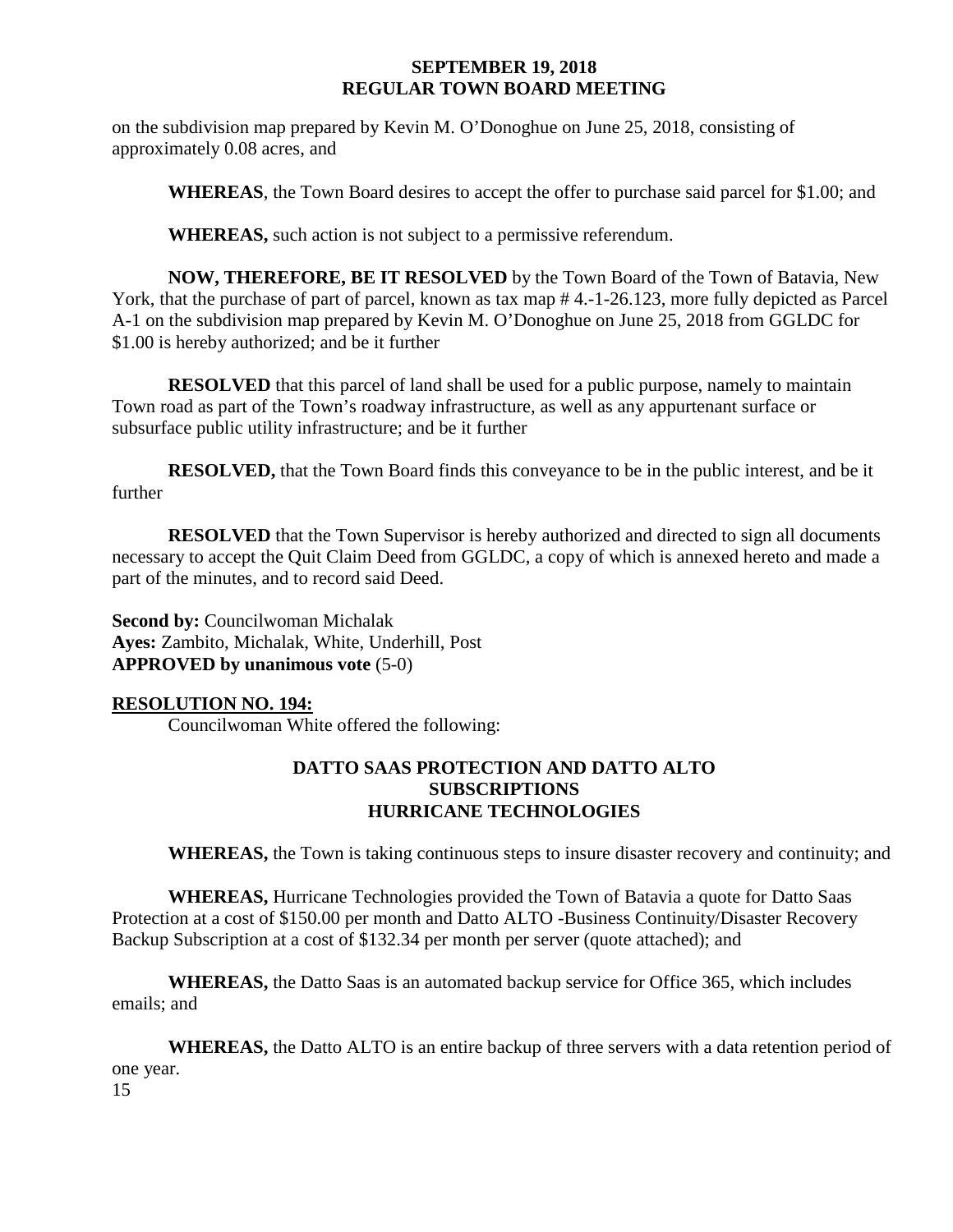# **NOW, THEREFORE, BE IT**

**RESOLVED** the Batavia Town Board hereby authorizes Datta Saas Protection at a cost of \$150.00 per month and Datto ALTO Business Continuity//Disaster Recovery Backup Subscription at a cost of \$132.34 per month per server through Hurricane Technologies; and be it further

**RESOLVED,** the Supervisor is hereby authorized to accept and execute the quote.

**Second by**: Councilman Zambito **Ayes:** White, Zambito, Underhill, Michalak, Post **APPROVED by unanimous vote** (5-0)

#### **RESOLUTION NO. 195:**

Deputy Supervisor Underhill offered the following:

### **APPOINTMENT TO ASSESSMENT BOARD OF REVIEW**

**WHEREAS**, Tammy Sotir's term on the Assessment Board of Review expires September 30, 2018 and wishes to be re-appointed to the Assessment Board of Review.

### **NOW, THEREFORE, BE IT**

**RESOLVED,** the Batavia Town Board hereby re-appoints Tammy Sotir, 3890 Pike Road, Batavia, New York, to the Town of Batavia Assessment Board of Review, commencing effective date October 1, 2018 and expiring September 30, 2023; and be it further

**RESOLVED,** said member appointed is subject to completing the required training within each calendar year; and be it further

**RESOLVED,** if the training is incomplete, the Town Board will consider the position vacant and re-advertise to fill the vacancy.

**Second by: Councilman White Ayes:** Underhill, White, Michalak, Zambito, Post **APPROVED by unanimous vote** (5-0)

### **RESOLUTION NO. 196:**

Supervisor Post offered the following:

### **DEDICATION OF CALL PARKWAY WATERMAIN**

**WHEREAS,** the developer for the Galina Development project on Call Parkway has installed a new water main which is necessary to complete the water main loop on Call Parkway; and

**WHEREAS,** the contractor has constructed the water main generally described as follows: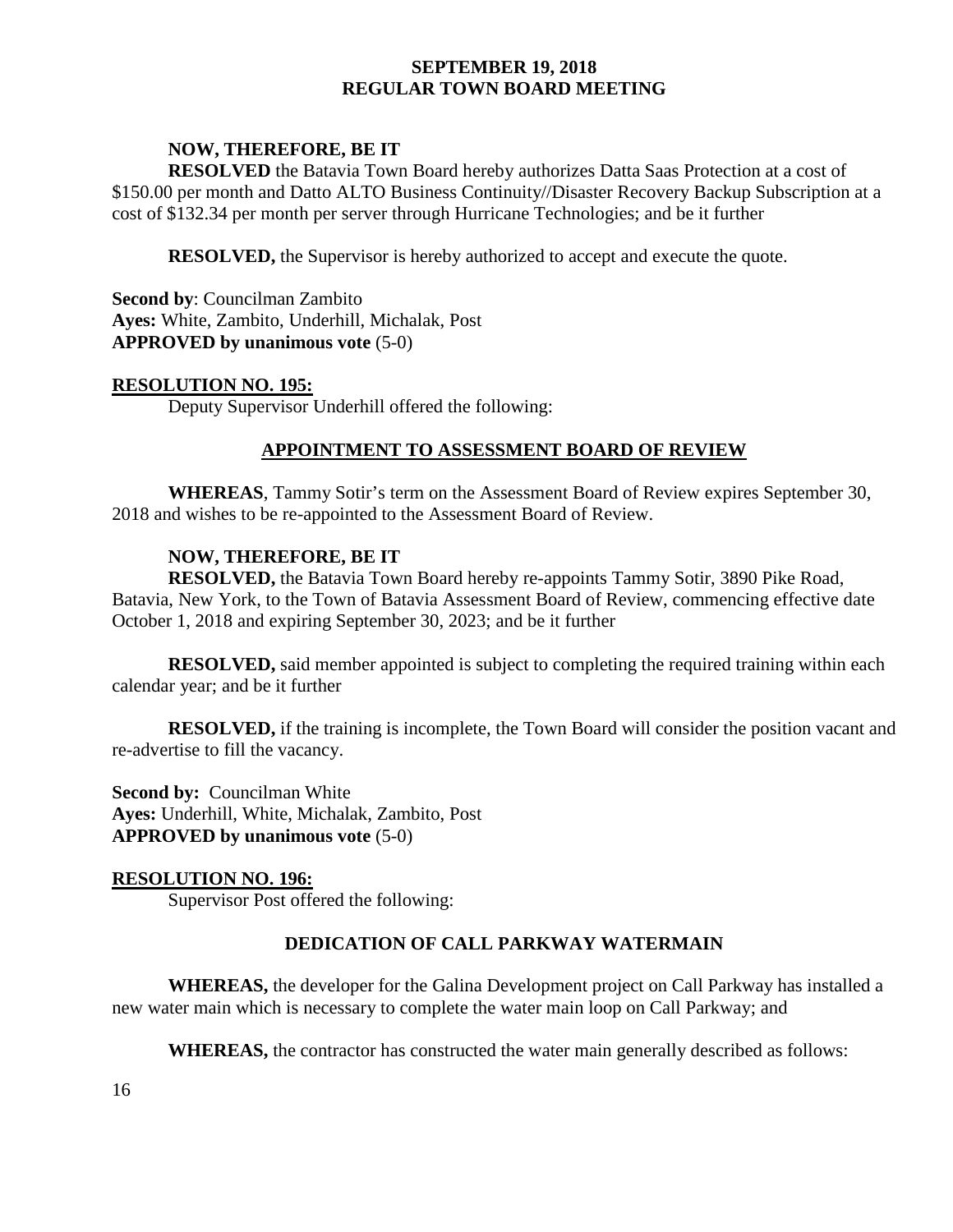1150 LF of 8" PVC water main beginning 450 ft. east of NYS Route 98 and extending easterly to the 90 degree bend in the roadway. The water main is located within the road right of way on Call Parkway.

Total approximate value of water improvements \$90,000

**WHEREAS**, the above noted improvements were constructed under the supervision of the Town of Batavia, and in accordance with the rules, regulations and laws regarding such construction; and

**WHEREAS,** the developer has requested the Town of Batavia to accept dedication of said water main; and

**WHEREAS,** the Town Engineer recommends that the Town Board accepts the water main; and

### **NOW, THEREFORE, BE IT**

**RESOLVED,** the Town of Batavia accepts dedication of 1150 LF of 8" PVC water main beginning 450 ft. east of NYS Route 98 and extending easterly to the 90 degree bend in the roadway.

**Second by:** Councilman Zambito **Ayes:** Post, Zambito, White, Underhill, Michalak **APPROVED by unanimous vote** (5-0)

#### **RESOLUTION NO. 197:**

Councilwoman Michalak offered the following:

## **RESOLUTION TO APPROVE AMEND DRAINAGE EASEMENT AGREEMENT FOR THE STRINGHAM DRIVE CULVERT REPLACEMENT COUNTRY MEADOWS NY LLC**

**WHEREAS**, the Town of Batavia Highway Department needs to replace a culvert under Stringham Drive, and

**WHEREAS,** at the Highway Department needs a drainage easement from Country Meadows NY LLC in order to install the new culvert under the road and provide a drainage ditch, and

**WHEREAS**, the Town of Batavia Town Board approved the easement from Country Meadows NY LLC on June 20, 2018, resolution number 137; and

**WHEREAS,** the previously approved easement needed to be revised.

**NOW, THEREFORE, BE IT RESOLVED** by the Town Board of the Town of Batavia, New York, that the revised Drainage Easement Agreement granted by Country Meadows NY LLC, a copy of which is annexed hereto and made a part of the minutes, regarding tax map no. 9-1-33.11, running to the Town of Batavia is hereby approved and accepted, and the Supervisor is hereby authorized to execute on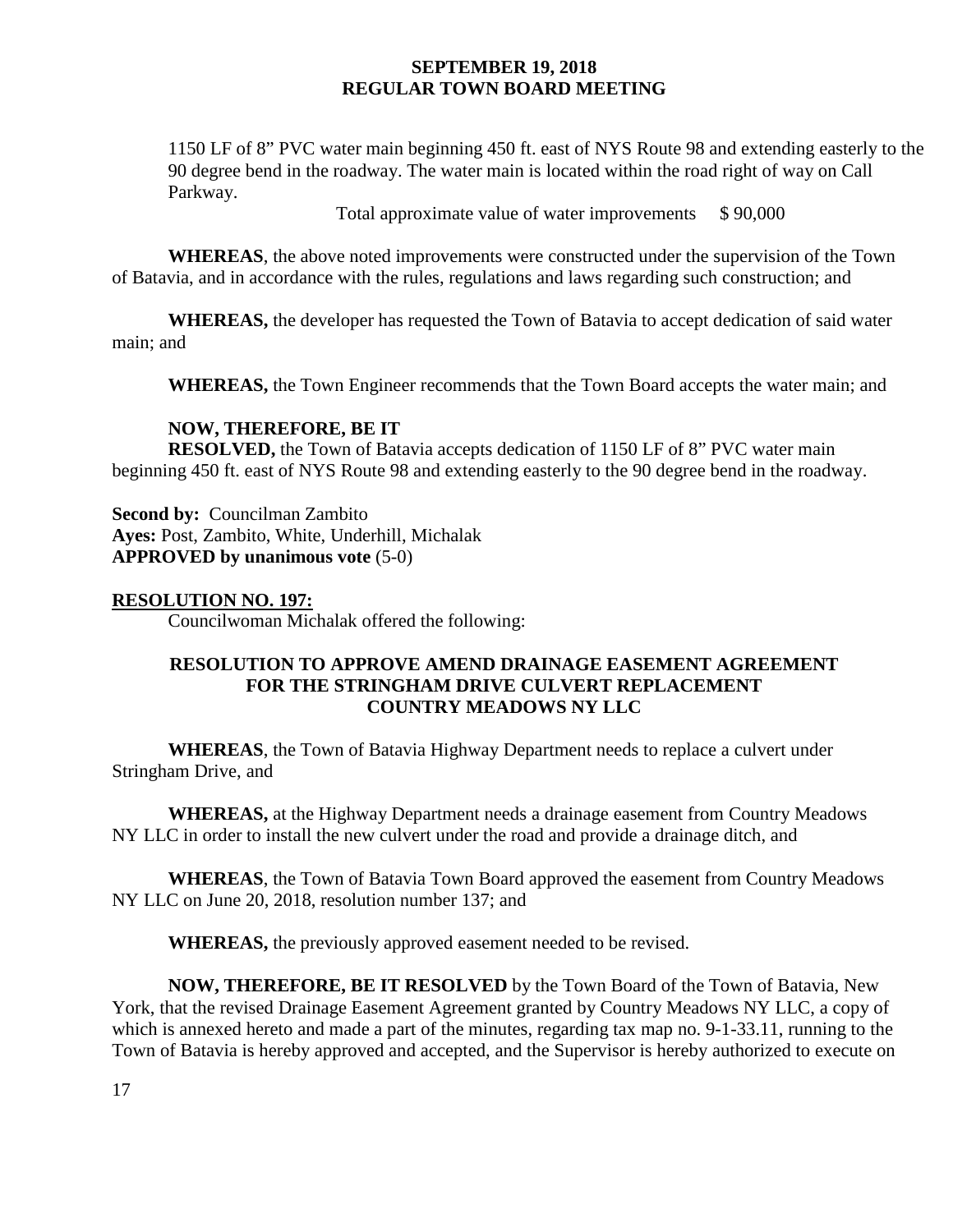behalf of the Town of Batavia any documents necessary to record the easement.

**Second by:** Councilman Zambito **Ayes:** Michalak, Zambito, White, Underhill, Post **APPROVED by unanimous vote** (5-0)

### **RESOLUTION NO. 198:**

Councilman Zambito offered the following:

## **PURCHASE GRADING LASER FOR HIGHWAY DEPARTMENT**

**WHEREAS,** the Highway Superintendent solicited quotes for a grading laser to be used by the Highway Department to set culvert pipes. The lowest quote was from D&L Supply and Rental at a price of \$2,125.00. The Highway Superintendent recommends purchasing the laser from D&L Supply.

**RESOLVED,** the Batavia Town Board hereby authorizes the purchase of a new grading laser at a price of \$2,125.00 from D&L supply and rental, and be it

**FURTHER RESOLVED,** the expenditure will be appropriated from line item DA 5130.200.

**Second by: Deputy Supervisor Underhill Ayes:** Zambito, Underhill, Michalak, White, Post **APPROVED by unanimous vote** (5-0)

**Abstract No. 9-2018:** Motion Deputy Supervisor Underhill, second Councilman Zambito to authorize the Supervisor to pay the following vouchers:

| General               | \$77,414.37  |
|-----------------------|--------------|
| Highway               | 220,050.03   |
| Sewer No. 1           | 2,654.46     |
| Sewer No. 2           | 2,758.17     |
| Water                 | 22,290.30    |
| Batavia-Bethany       | 1,901.30     |
| Southwest             | 39.00        |
| <b>Townline Joint</b> | 1,067.66     |
|                       |              |
| <b>Total</b>          | \$328,175.29 |

Check numbers 21465 thru 21538, SM- 1114, ACH: \$11,316.87, Online: \$6,977.38 **Ayes:** White, Zambito, Underhill, Michalak, Post **MOTION CARRIED by unanimous vote** (5-0)